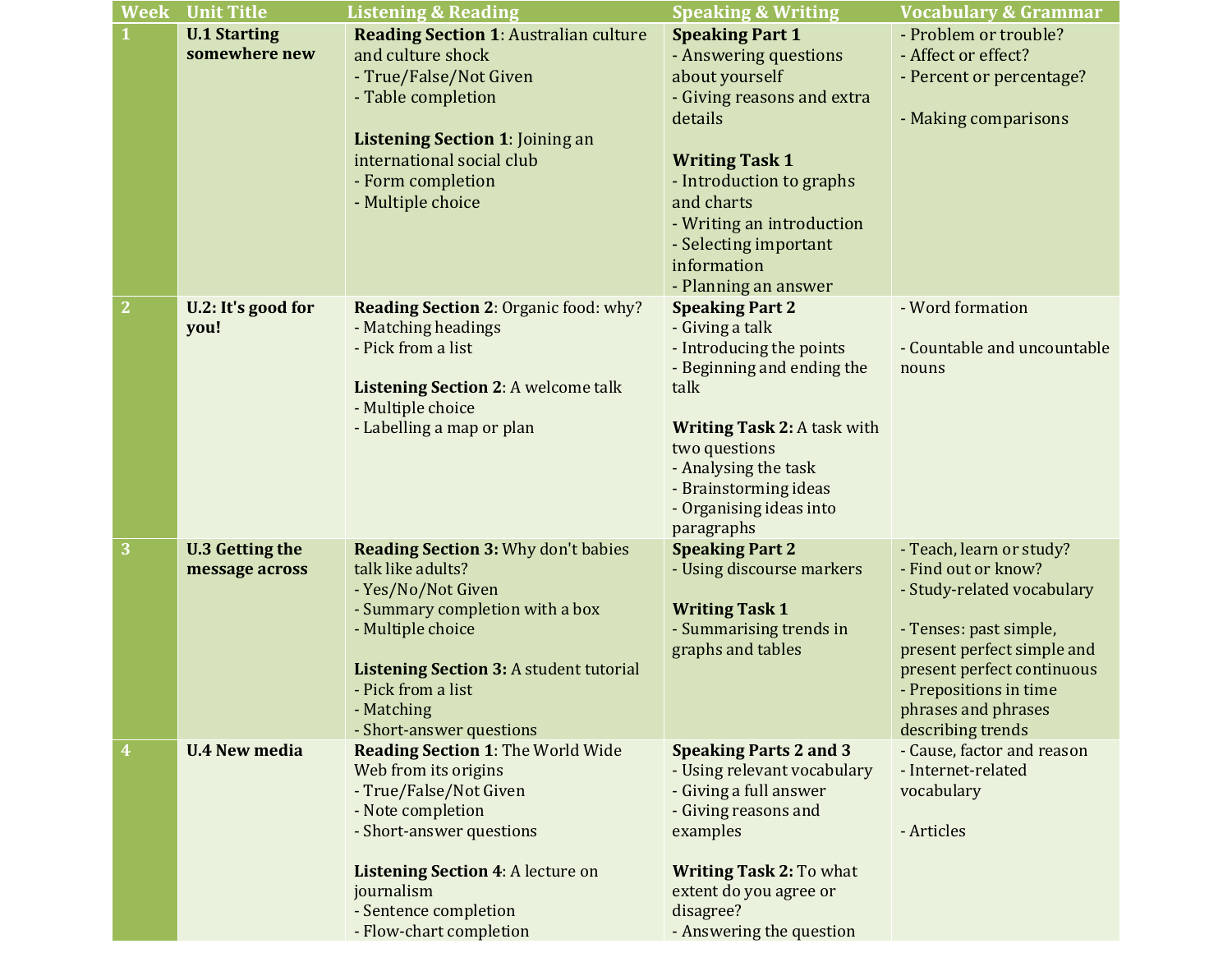|   |                                            |                                                                                                                                                                                                                                                  | - Writing an introductory                                                                                                                                                                                                                                                                                                      |                                                                                                                                                                  |
|---|--------------------------------------------|--------------------------------------------------------------------------------------------------------------------------------------------------------------------------------------------------------------------------------------------------|--------------------------------------------------------------------------------------------------------------------------------------------------------------------------------------------------------------------------------------------------------------------------------------------------------------------------------|------------------------------------------------------------------------------------------------------------------------------------------------------------------|
|   |                                            |                                                                                                                                                                                                                                                  | paragraph<br>- Analysing paragraphs                                                                                                                                                                                                                                                                                            |                                                                                                                                                                  |
|   |                                            |                                                                                                                                                                                                                                                  | - Using linkers                                                                                                                                                                                                                                                                                                                |                                                                                                                                                                  |
| 5 | <b>U.5 The world in</b><br>our hands       | <b>Reading Section 2: Out of Africa: solar</b><br>energy from the Sahara<br>- Matching information<br>- Matching features<br>- Summary completion<br>Listening Section 1: Booking an eco-<br>holiday<br>- Note completion<br>- Table completion  | <b>Speaking Parts 2 and 3</b><br>- Preparing notes<br>- Using adjectives<br>- Talking in general about a<br>topic<br><b>Writing Task 1</b><br>- Summarising a diagram<br>- Analysing the task<br>- Writing in paragraphs                                                                                                       | - Nature, the environment or<br>the countryside?<br>- Tourist or tourism?<br>- Descriptive adjectives<br>- The passive                                           |
|   |                                            |                                                                                                                                                                                                                                                  | - Ordering information                                                                                                                                                                                                                                                                                                         |                                                                                                                                                                  |
| 6 | <b>U.6 Making money,</b><br>spending money | <b>Reading Section 1: The way the brain</b><br>buys<br>- Labelling a diagram<br>- True/False/Not Given<br>- Flow-chart completion<br><b>Listening Section 2: A talk about banks</b><br>and credit cards<br>- Matching<br>- Labelling a diagram   | - Using sequencers<br><b>Speaking Parts 2 and 3</b><br>- Using reasons and<br>examples<br>- Strategies for self-<br>correction and expressing<br>oneself more clearly<br><b>Writing Task 2: Discussing</b><br>advantages and<br>disadvantages<br>- Introducing and linking<br>ideas in paragraphs<br>- Constructing the middle | - Verb + to do/ verb + doing<br>- Words connected with<br>shops and shopping<br>- Words connected with<br>finance<br>- Relative pronouns and<br>relative clauses |
| 7 | <b>U.7 Relationships</b>                   | <b>Reading Section 2: The truth about</b><br>lying<br>- Matching headings<br>- Matching features<br>- Sentence completion<br><b>Listening Section 3: A student</b><br>discussion about a project<br>- Multiple choice<br>- Flow-chart completion | paragraphs of an essay<br><b>Speaking Part 1</b><br>- Using openers<br>- Paraphrasing<br><b>Writing Task 1</b><br>- Analysing similarities and<br>differences in charts /<br>graphs<br>- Writing an introductory<br>paragraph<br>- Using reference devices                                                                     | - Age (s') / aged / age group<br>- Words related to feelings<br>and attitudes<br>- Zero, first and second<br>conditionals                                        |
| 8 | <b>U.8 Fashion and</b><br>design           | <b>Reading Section 3: Passage about</b><br>restoring a dress<br>- Multiple choice<br>- Yes/No/Not Given<br>- Matching sentence endings                                                                                                           | <b>Speaking Parts 2 and 3</b><br>- Making comparisons<br>- Providing a list of points<br>- Supporting a view with<br>reasons<br>- Structuring a Part 3 answer                                                                                                                                                                  | - Dress [uncountable] /<br>dress [es] [countable] /<br>clothes / cloth<br>- Time conjunctions: until /<br>before / when / after                                  |